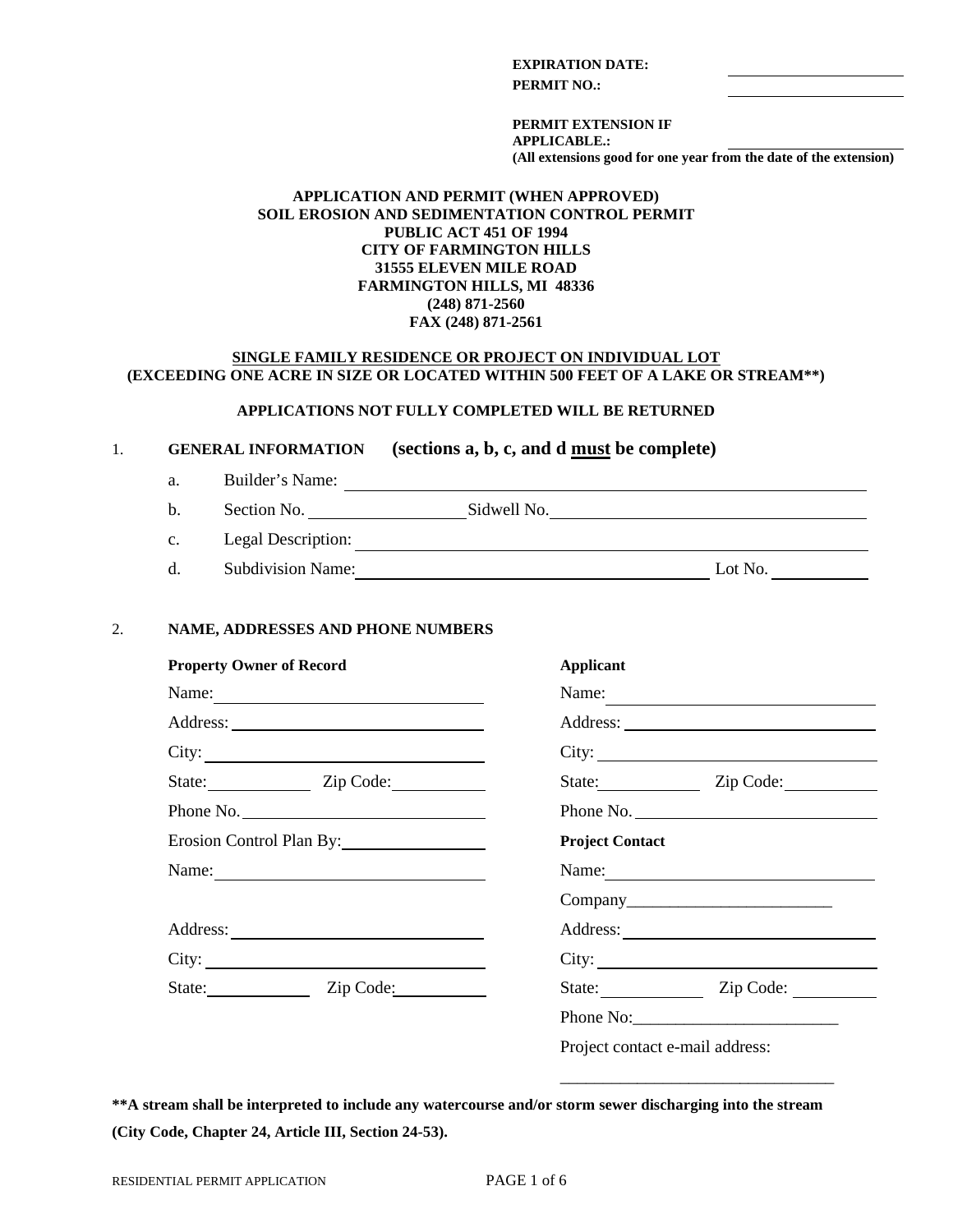#### **3. PROJECT INFORMATION**

- a. Type of Construction
	- **Single Family Residence**
	- Addition to a Residence
	- Fill, Land Balancing or Grading Operation
		- Other (Specify)
- b. Total area of parcel/lot (acres)\*: \_\_ \* Note: Parcels/lots over 5.0 acres require an NPDES Permit.
- c. Total area of earth disruption (acres)
- d. Anticipated earthwork starting date (M/Y):
- e. Anticipated ending date (M/Y):
- f. Type of soil (s) on site:

## **4. HYDROLOGIC CHARACTERISTICS OF SITE**

| a.   | Type of "ULTIMATE" drainage outlet (s)                                                             | Distance to Outlet:         |
|------|----------------------------------------------------------------------------------------------------|-----------------------------|
| Feet |                                                                                                    |                             |
|      | County Drain                                                                                       |                             |
|      | Lake/Pond                                                                                          | Name of Lake/Pond:          |
|      | River/Stream                                                                                       |                             |
|      | <b>Enclosed Drain</b>                                                                              |                             |
|      | <b>Detention Basin</b>                                                                             | Retention Basin (no outlet) |
|      | Wetland                                                                                            |                             |
|      | Open Ditch                                                                                         |                             |
|      | Overland Flow                                                                                      |                             |
|      | Other                                                                                              |                             |
| b.   | Will project include any work within the 100-year flood plain? $\Box$ Yes $\Box$ No                |                             |
| c.   | Will project include any work within a lake or stream? $\Box$ Yes $\Box$ No                        |                             |
| d.   | Does this project require a Michigan Department of Environmental Quality Permit? $\Box$ Yes $\Box$ |                             |
|      | N <sub>o</sub>                                                                                     |                             |
| e.   | If yes, what is the Michigan Department of Environmental Quality Permit No:                        |                             |

## **PERMIT FEE= \$ 35.00**

#### **6. INSPECTION DEPOSIT**

# **INSPECTION DEPOSIT= \$ 1,000.00**

(**Note:** Additional funds may be required and must be deposited as directed)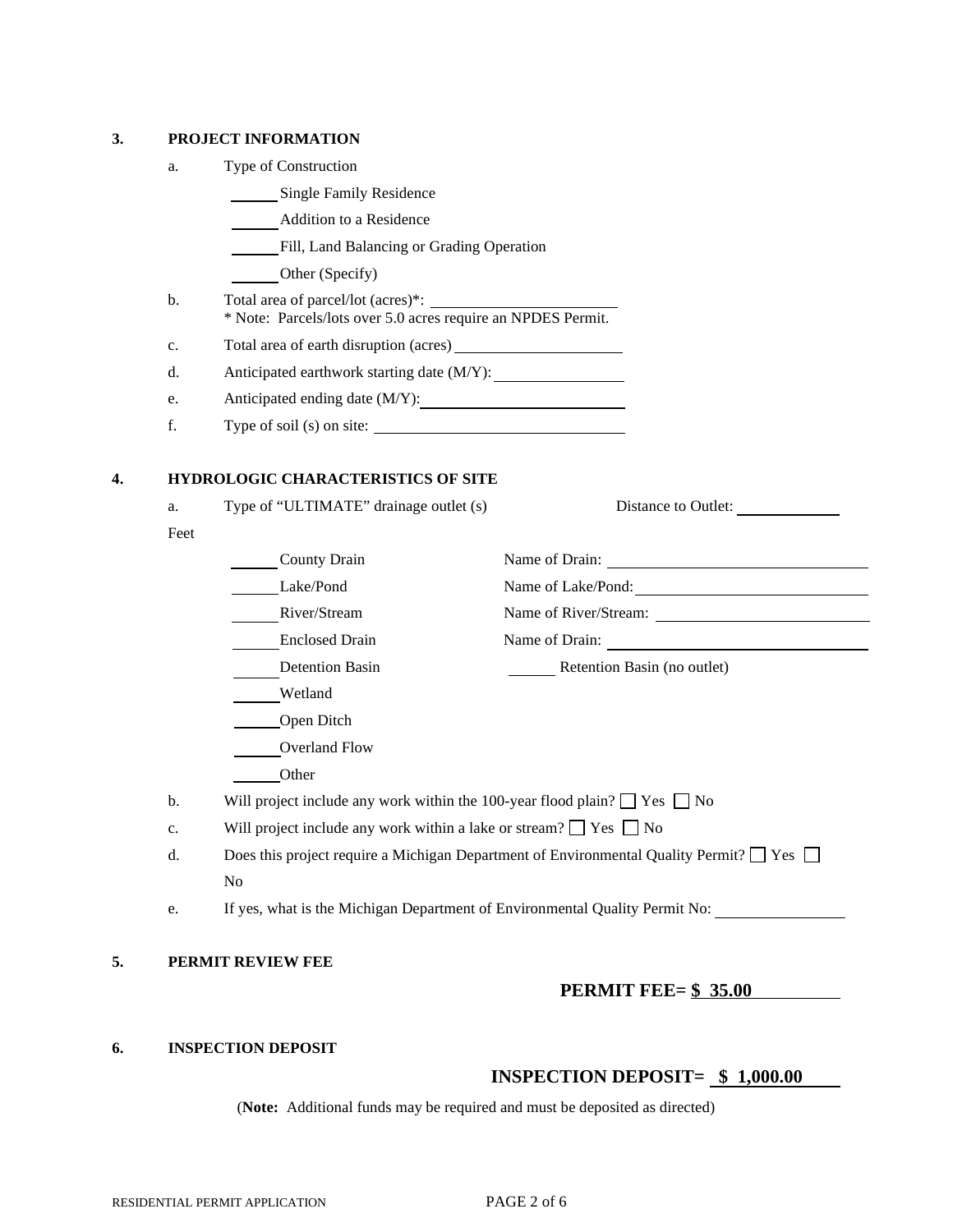#### **7. SECURITY BOND**

Cash, certified check, or irrevocable bank letter of credit from an approved financial institution. (equal in amount to the estimate of cost of the soil erosion and sedimentation control measures to be installed)

## **SECURITY BOND= \$**

#### **8. PERMIT APPLICATION INSTRUCTIONS**

- a. Complete Permit Application (type or print clearly in ink)
- b. The required Security Bond will be calculated by the Engineering Division after the plan has been

#### reviewed.

- c. Submit Soil Erosion and Sedimentation Control Plan, which must include all of the following:
	- 1. Location map, north arrow<br>2. Topographic map showing
	- 2. Topographic map showing existing natural drainage patterns
	- 3. Drainage arrows for proposed on-site drainage
	- 4. All lakes, streams, wetlands, drains, etc. shown
	- 5. Identify ultimate drainage outlet
	- 6. Sequence of construction operations (include temporary and permanent SESC measures)
	- 7. Graphic location of soil erosion and sedimentation control temporary and permanent

measures

- 8. Limits of earth disruption and construction
- 9. Construction/installation details of soil erosion and sedimentation temporary and permanent control measures
- 10. Provisions for proper maintenance of soil erosion and sedimentation temporary and permanent control measures
- 11. Name of organization that will be responsible for maintenance of permanent soil erosion and sedimentation control measures
- 12. Legal description of site
- 13. Name/address and seal of engineer/architect who prepared this plan
- 14. Date plans were prepared
- 15. Predominate land features (trees, open fields, buildings, etc.)
- 16. On site soil types
- d. Submit applications, plans, fees, bond, and deposits to the Building Division.

**Note:** The City of Farmington Hills reserves the right to require modifications to the approved soil erosion and sedimentation control plans as conditions warrant.

#### **9. APPLICANT SIGNATURE**

I have read the application instructions and completed the permit application. I understand that applications not fully completed will be returned, resulting in a delay. I understand that this permit will expire within one (1) year from the DATE OF ISSUANCE. Projects not completed within that year may be renewed for an additional year upon written request by the property owner. I understand that regular inspections will be constructed by the City of Farmington Hills or its representatives and that should any soil erosion and sedimentation control measure fall into disrepair, be missing or require maintenance, the City shall have the right to enter upon said property, take appropriate corrective action and bill me for such or deduct the cost from the Security Bond.

PRINT NAME:

SIGN NAME: \_\_\_\_\_\_\_\_\_\_\_\_\_\_\_\_\_\_\_\_\_\_\_\_\_\_\_\_\_\_\_\_\_\_\_\_\_\_\_\_\_\_\_\_\_\_ DATE: \_\_\_\_\_\_\_\_\_\_\_\_\_\_\_\_\_\_\_\_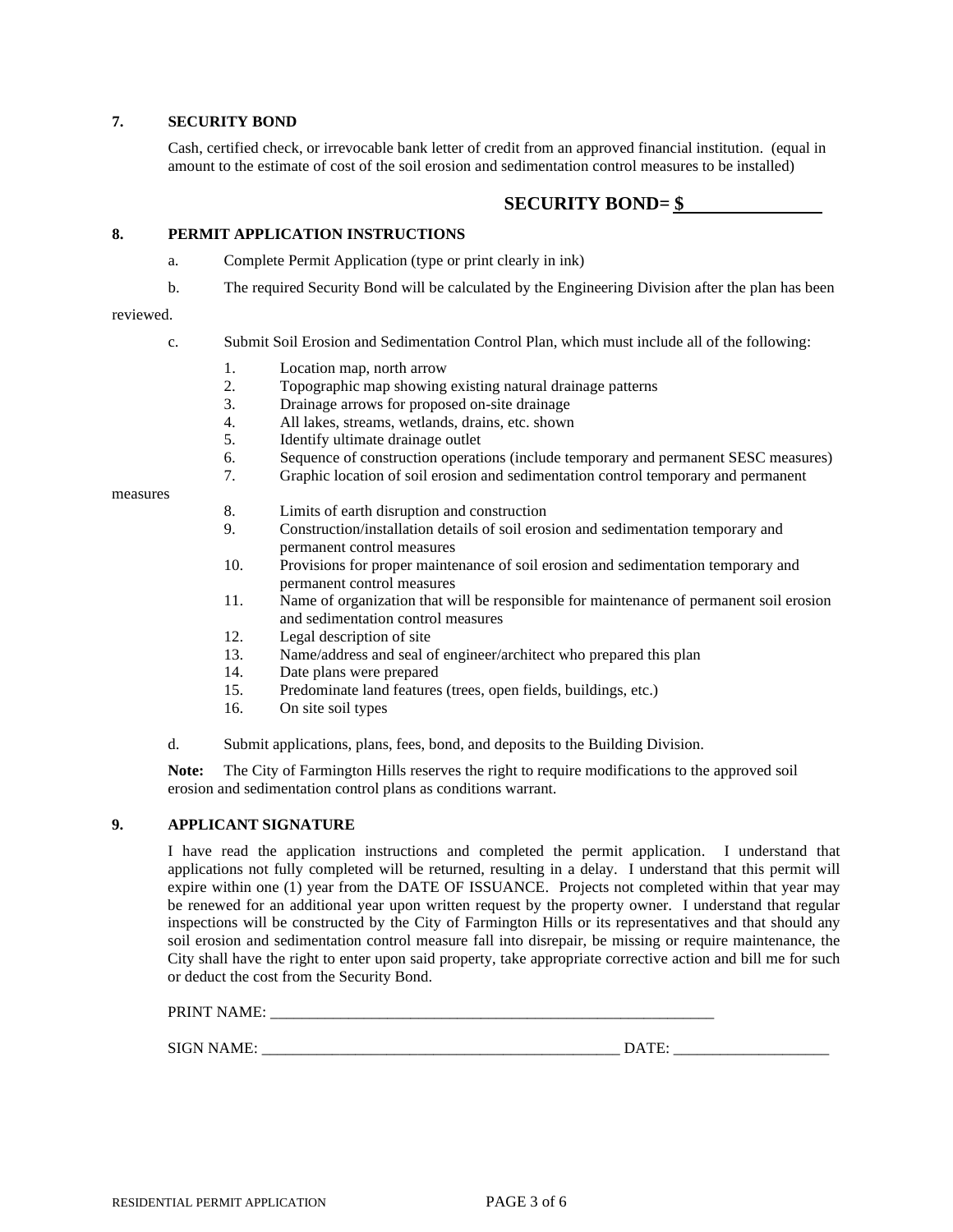#### **10. PROPERTY OWNER SIGNATURE (required for sites over 5.0 acres)**

I am the current property owner of the property identified in this permit and will ensure that all requirements and conditions of this permit will be complied with. I understand that regular inspections of the site will be conducted by the City of Farmington Hills or its representatives and that should any soil erosion and sedimentation control measure fall into disrepair, be missing or require maintenance, the City shall have the right to enter upon said property, take appropriate corrective action and bill me for such or deduct the cost from the Security Bond.

PRINT NAME: \_\_\_\_\_\_\_\_\_\_\_\_\_\_\_\_\_\_\_\_\_\_\_\_\_\_\_\_\_\_\_\_\_\_\_\_\_\_\_\_\_\_\_\_\_\_\_\_\_\_\_\_\_\_\_\_\_

SIGN NAME: \_\_\_\_\_\_\_\_\_\_\_\_\_\_\_\_\_\_\_\_\_\_\_\_\_\_\_\_\_\_\_\_\_\_\_\_\_\_\_\_\_\_\_\_\_\_ DATE: \_\_\_\_\_\_\_\_\_\_\_\_\_\_\_\_\_\_\_\_

#### **11. PERMIT REVIEW STATUS**

Permit Approved Returned for Revisions Permit Denied

By:

Date of Issuance:

**PRIOR TO ISSUANCE OF A BUILDING PERMIT, CONSTRUCTION OR WORK COMMENCING, THE CONTRACTOR SHALL HAVE ALL APPLICABLE SOIL EROSION AD SEDIMENTATION CONTROL MEASURES INSTALLED. 48 HOURS PRIOR TO WORK COMMENCING THE CONTRACTOR SHALL CONTACT THE DIVISION OF ENGINEERING AT (248) 871-2560 TO SCHEDULE AN INSPECTION OF THE SOIL EROSION AND SEDIMENTATION CONTROL MEASURES.**

# **THIS PERMIT AND APPROVED PLAN MUST BE ONSITE AND AVAILABLE FOR ALL INSPECTIONS.**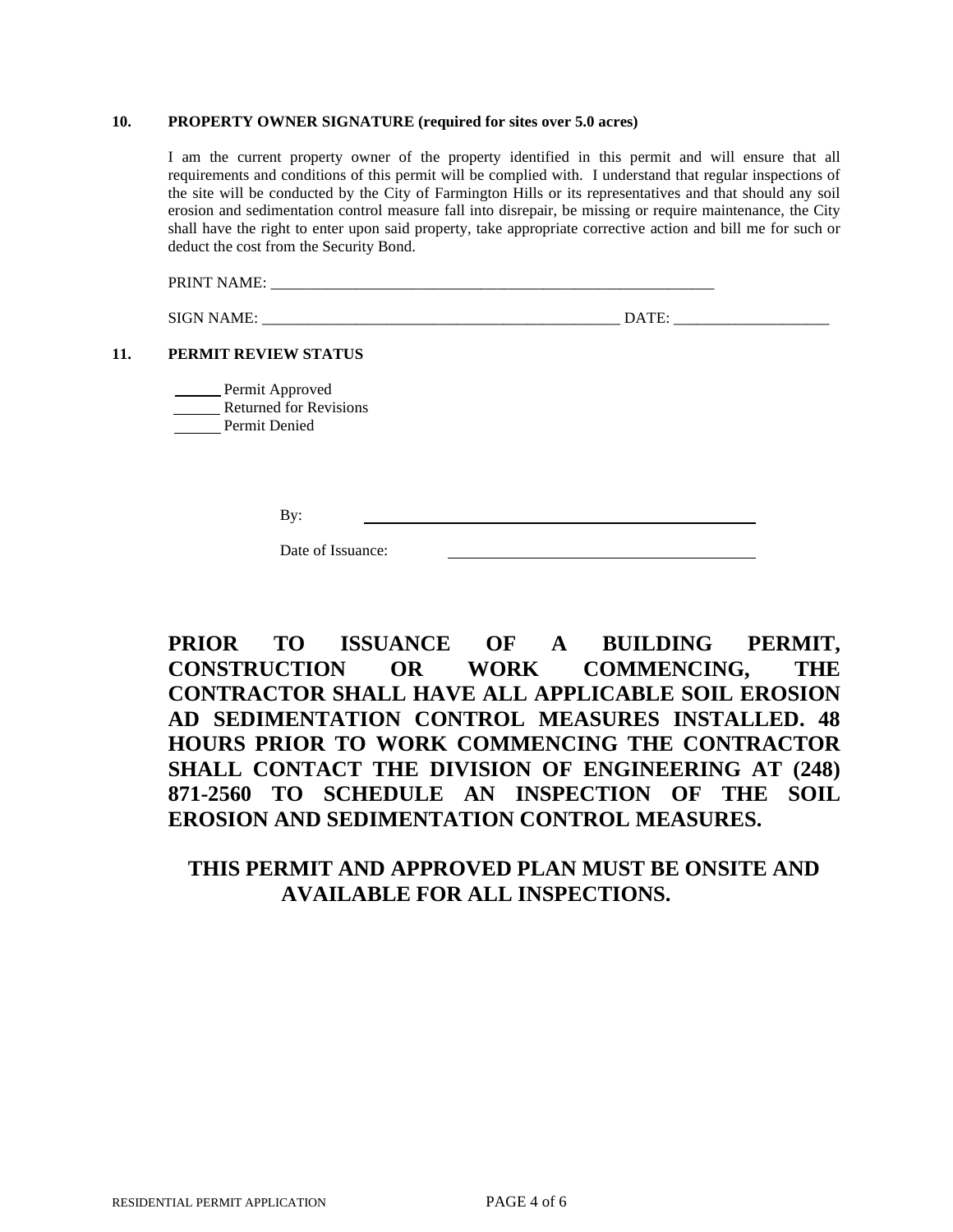# **STANDARD NOTES**

# **SOIL EROSION AND SEDIMENTATION CONTROL**

# **GENERAL**

- 1. All soil erosion and sedimentation control work shall conform to the standards and specifications of the City of Farmington Hills.
- 2. Daily inspections shall be made by the contractor to determine effectiveness of soil erosion and sedimentation control measures, and any necessary repairs shall be performed without delay.
- 3. Erosion and any sediment from work on this site shall be contained on the site and not allowed to collect on any off-site areas or in waterways. Waterways include both natural and man-made open ditches, streams, storm drains, lakes, and ponds.
- 4. Soil erosion and sedimentation control measures are to be placed prior to work commencing on site. Sediment control practices will be applied as a perimeter defense against any transporting of silt off the site.
- 5. The contractor shall apply temporary soil erosion and sedimentation control measures as required and directed on these plans. He shall remove temporary measures as soon as permanent stabilization of slopes, ditches, and other earth changes have been accomplished.
- 6. Permanent soil erosion and sedimentation control measures for all slopes, channels, ditches, or any disturbed land area shall be completed within 5 calendar days after final grading or the final earth change has been completed. When it is not possible to permanently stabilize a disturbed area after an earth change has been completed or where significant earth change activity ceases, temporary soil erosion and sedimentation control measures shall be implemented within 30 calendar days. All temporary soil erosion and sedimentation control measures shall be maintained until permanent soil erosion and sedimentation control measures are implemented. All permanent soil erosion and sedimentation control measures will be implemented and established before a certificate of occupancy is issued.
- 7. All mud/dirt tracked onto existing city/county/state roads from this site, due to construction, shall be promptly removed by the contractor/builder.